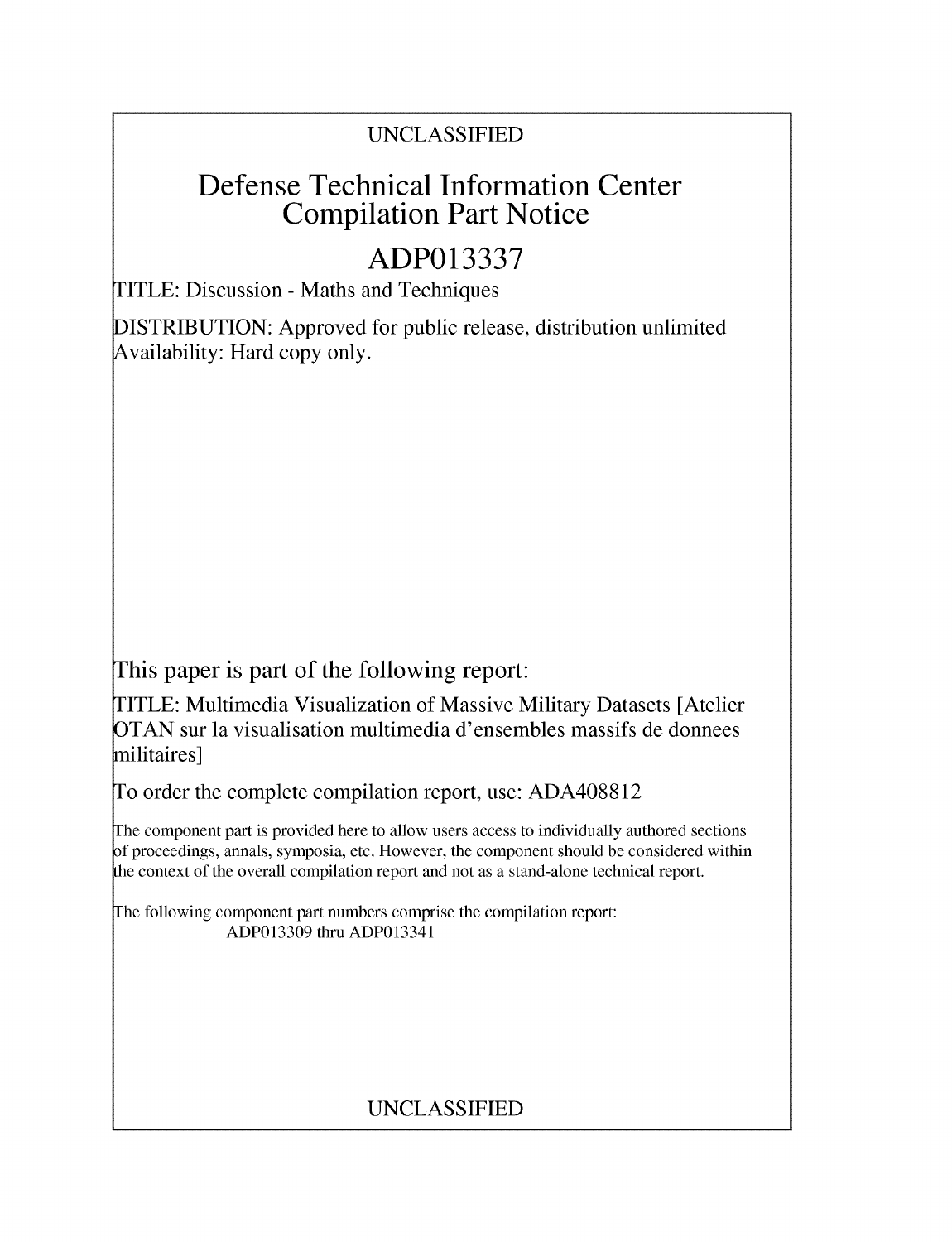#### Discussion - Maths and Techniques

Opportunity for data compression  $-$  recovering data from the black box streaming of exercise log book - DERA commercial product

Looking to apply MBP in the medical field, with military medical records.

Event stream analysis uses simplistic symbolize to show true movement of red and blue forces. Stream massive amounts of data

Visualisation is a means to an end. Streamed data preserves temporal information, and delivers information in a stream instead of all at once. Element of anomaly detection because you may be able to predict expected movement and will be able to see deviation from the direction.

Event stream analysis can be used to display patterns and trends in the display.

Visualisation provides pattern recognition... good for decision-makers who have the experience to make the generalizations and can interpretation of data.

Visualisation is a tool, not the method.

Currency of data - archived data could be used as a benchmark for comparison but be careful of validity.

Data mining  $-$  what are the analytical tools used to analyse data? Is there a way to match up the analysis tools with the different types of problems?

Clustering Correlation Convolution Statistical analysis

In the end it doesn't matter what the analytical engines are or do, it's how they impact the user or the human environment. Visualisation tools have to deliver information that allows the user to perform the tasks well. The people who will be using the tool are in the business of analysis, they still have to do the analysis, but these tools help the user focus in on areas, and making more efficient and effective analysis.

You need to put the users' hands into the visualisation. You can tell if a visualisation is intuitive by using it.

The importance of testing. What are we measuring the tool against? Requirements definite the process. Visualisation is usually not a requirement, but may have come up as a possible solution to a real problem.

Briefings are a necessity, and have huge amounts of data that they need to present effectively and timely. Need to compare preparation of briefs with the use of the tools to that of the "old" way. Hard to get the raw data, but definitely something they are trying to test.